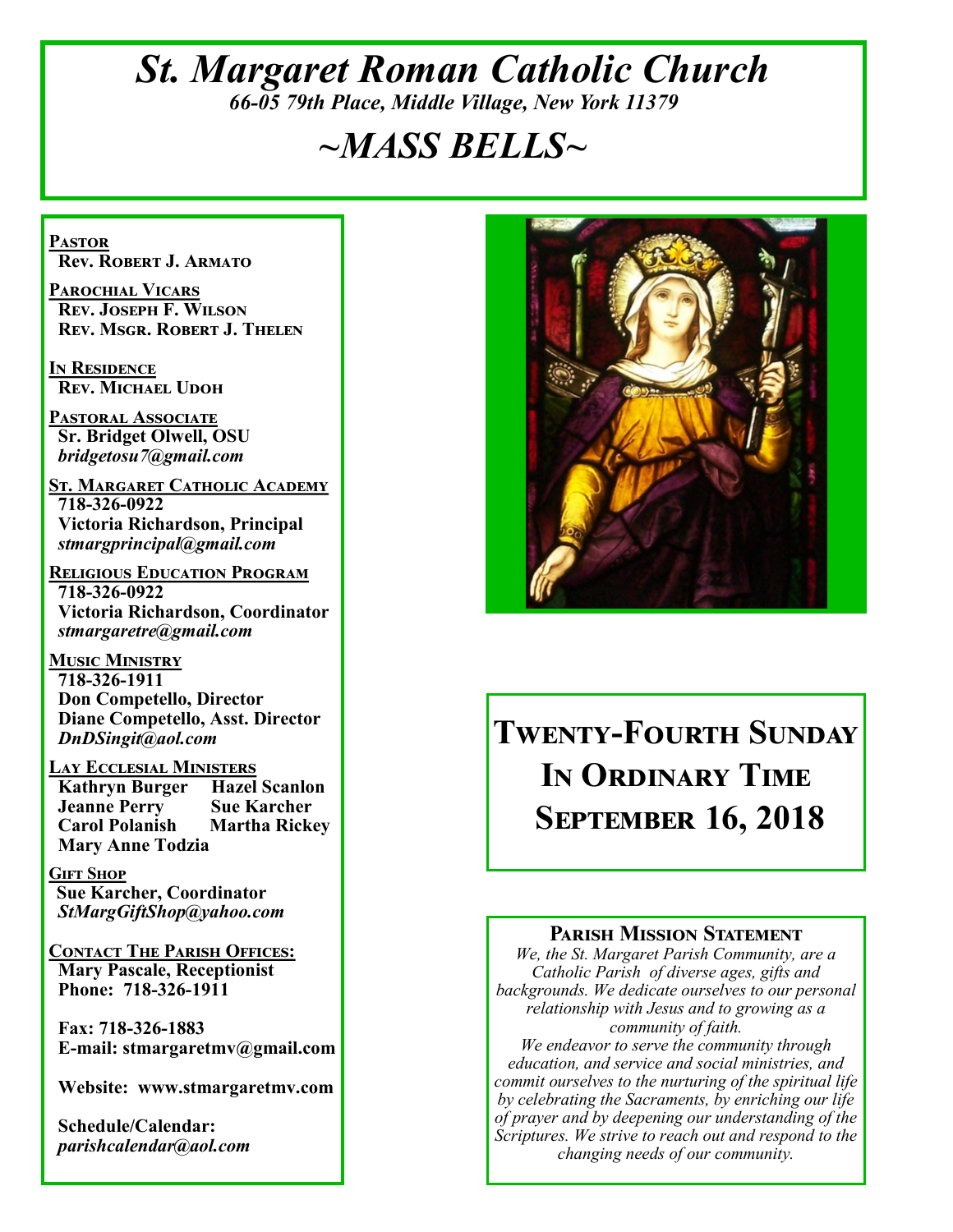## *MASSES FOR THE WEEK*

| SUN.           | <b>SEPTEMBER 16 - TWENTY-FOURTH</b><br><b>SUNDAY IN ORDINARY TIME</b>                                                                           | Mon                   |  |
|----------------|-------------------------------------------------------------------------------------------------------------------------------------------------|-----------------------|--|
| 7:30<br>9:00   | <b>Helmut Tomitz</b><br>Angela Iannitelli/Calogero e Salvatore<br>DiMaggio/Salvatore e Liboria Palmeri e<br>Famiglia/Gandolfa e Giovanni Musca/ | Frid                  |  |
| 10:30          | <b>Fred Basedow</b><br>NOON Felicetta LaManna/Salvatore Pistone<br>5:00PM People of the Parish                                                  |                       |  |
| MON.           | <b>SEPTEMBER 17 - ST. ROBERT</b><br><b>BELLAMINE</b>                                                                                            | <b>CONI</b><br>appoir |  |
| 7:00<br>9:00   | <b>Phillip Prima</b><br>Augie DeSimone                                                                                                          | <b>NOVI</b>           |  |
| TUE.<br>7:00   | <b>SEPTEMBER 18- WEEKDAY</b><br>Anna Shashaty                                                                                                   | Monda<br><b>BAPT</b>  |  |
| 9:00           | Mary Paturzo                                                                                                                                    | Sunda                 |  |
| WED.<br>7:00   | <b>SEPTEMBER 19 - ST. JANUARUS</b><br><b>Anthony Tavarone</b>                                                                                   | rectory               |  |
| 9:00           | Theodore Mundy (ANNI)                                                                                                                           | your c                |  |
| THU.           | <b>SEPTEMBER 20 - ST. ANDREW KIM</b><br><b>TAE-GON</b>                                                                                          | <b>WED</b>            |  |
| 7:00           | Mary Westman                                                                                                                                    | six mo<br>priest      |  |
| 9:00           | <b>Robert Narky</b>                                                                                                                             | For ma                |  |
| FRI.<br>7:00   | <b>SEPTEMBER 21 - ST. MATTHEW</b><br>David J. McConville                                                                                        | www.                  |  |
| 9:00           | <b>Augustine DeSimone</b>                                                                                                                       | <b>THE I</b>          |  |
| SAT.           | <b>SEPTEMBER 22 - WEEKDAY</b>                                                                                                                   | at $7$ pr<br>needed   |  |
| 9:00           | COLLECTIVE: Ignazio & Giuseppa Pandolfo<br>Barbara Pecoraro/Luigi Bosco/                                                                        |                       |  |
| 2:30PM         | <b>WEDDING: Peter Vella &amp; Natalie Rodriguez</b>                                                                                             | IL CC                 |  |
| 5:00PM         | People of the Parish                                                                                                                            | prima                 |  |
| SUN.           | <b>SEPTEMBER 23 - TWENTY-FIFTH</b><br><b>SUNDAY IN ORDINARY TIME</b>                                                                            | THE \                 |  |
| 7:30           | Geraldine & John Ward                                                                                                                           | from 6                |  |
| 9:00<br>10:30  | Daniele Bussa<br><b>Albertina Bernard</b>                                                                                                       | DnDsi                 |  |
|                | NOON Martin & Charlotte Wintergerst (ANNI)<br>5:00PM Edward H. & Ellen T. Morrissey                                                             | <b>BOY</b>            |  |
|                |                                                                                                                                                 | from 7                |  |
|                |                                                                                                                                                 | are we<br>718-89      |  |
| 2019 MASS BOOK |                                                                                                                                                 |                       |  |

The 2019 Mass book is open for you to request Masses and memorials for the altar candles, bread and wine, and sanctuary lamps. Requests may be made at the Parish Office during regular business hours Monday - Friday.

# **PARISH INFORMATION**

**The Rectory office is open Monday - Thursday - 9 am to Noon, and 1 pm to 7pm Friday - 9 am to Noon, and 1 pm to 5pm Saturday - by appointment Sunday - closed** 

**FESSIONS** - Saturday, 4-4:45 pm or by itment with a priest.

**ENA** to Our Lady of the Miraculous Medal ays after the 9am Mass.

**ISMS** take place on the 1st and 3rd ys of the month. Please call the y for an appointment and to register hild.

**WEDDINGS MUST** be scheduled at least onths in advance by appointment with a or a deacon. Please call the rectory office. arriage preparation information visit pre-cana.org.

**ENGLISH CHOIR** rehearses on Tuesday, m in the Church. Tenors and baritones l h

**IRO ITALIANO** prattica ogni Domenica della Messa Italiana.

**YOUTH CHOIR** rehearses on Thursday,  $6-7$  pm in the Church. For more info,  $ingit(\omega)$ aol.com

**SCOUT TROOP #119** meets on Tuesdays  $7:15-9$  pm in the Parish Hall. New members elcome, age 10 1/2  $\&$  up. Call Mr. Krzewski, 94-4099.

**CUB PACK #119** meets on Mondays from 7-8:30 pm in the Parish Hall. New members welcome, age 6 to 10-1/2. Call Mr. Krzewski, 718-894-4099.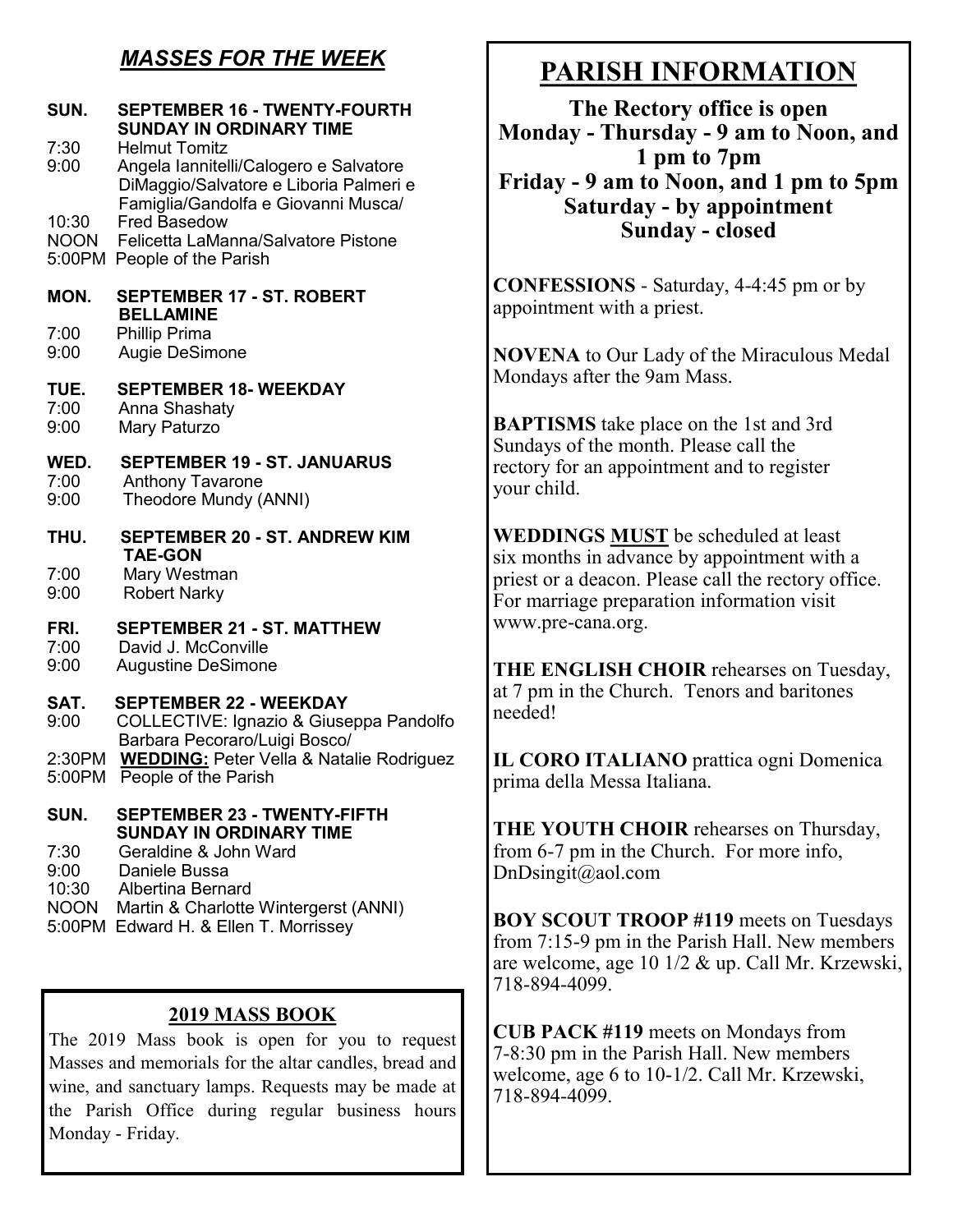# PLEASE PRAY FOR OUR SICK

Karen Guarascio, Connie Faccibene, Eileen Hinrichs, Linda Frazier, Cari Ann Falk-LoBello, Glen Falk, Ronald Frazier, John Downer, Robert Sabini, Lee Falk, Scott White, Baby McKinley Kelleher, Sean Harrison, Justin James Quirke, Elizabeth Ott, Marion Caracciola, Baby Keila Mary Champoli, The Ferrugio Family, Sandra Slattery, Richard Santangelo, Joseph Simon, James Taylor, James Leung, Dr. Joan Virostko, Alfie Poje, Margaret Cosentino, Ann Pompeo, Gloria Mojica, Larry Dumbra, Bob Marvin, Joseph O'Brien, Katie Bryzgornia, Daniel Fox, Domenica Millitello, Caterina D'Anna, Evelyn Mojica, Immaculate Marge D'Elia, Carol Arevalo, Jim O'Driscoll, Victoria Lippolis, Mary Rigovich, Matteo Sabini, Charles Schaaf, Alvaro Andres Gonzalez, Luis Sanchez, Billy Gillespie, Salvatore Locascio, George McGarry, Cathie Greulich, Anthony Bruno, Charles G. Krzewski, John Wert, Joseph Stubbs, Bob & Karen Schaefer, Michael Hirst, Mary Harrison, John Murphy, Anne McGinnis, Richard Santangelo, Norma Voyer, Vicky Turato,

*The names will remain for 3 months, please call 718-326-1911 and ask for continued prayers.*

#### **Prayer Requests**

**Pray for vocations to the Priesthood and Religious Life. Please pray for our men and women from our Parish serving in the defense of our country: Lt. Col. Thomas Frohnhoefer Sgt. Robert A. Domenici** 



#### *WE RECALL OUR BELOVED DECEASED*

*Especially, Mary Philips, Calogera Buttafuoco, Luigi Bosco, May they rest in Christ's Peace!*

## *MEMORIALS*

### *WINE & HOST THIS WEEK*

*are offered in memory of John Ciorciari at the request of Vivian & Tom Columbia.* 

### *SANCTUARY LAMP & ALTAR CANDLES THIS WEEK*

*are offered in memory of Ignazio & Giuseppa Pandolfo at the request of Ben Armato.* 

# **TODAY'S READINGS**

*Twenty-Fourth Sunday in Ordinary Time*

Is 50:5-9a Ps 116:1-2, 3-4, 5-6, 8-9 Jas 2:14-18 Mk 8:27-35

## **READINGS FOR THE WEEK**

| Monday:    | 1 Cor 11:17-26, 33<br>Ps 40:7-8a, 8b-9, 10-17<br>$Lk$ 7:11-17          |
|------------|------------------------------------------------------------------------|
| Tuesday:   | 1 Cor 12:12-14, 27-31a<br>Ps 100:1b-2, 3, 4, 5<br>$Lk$ 7:11-17         |
| Wednesday: | 1 Cor $12:31 - 13:13$<br>Ps 33:2-3, 4-5, 12 & 22<br>Lk $7:31-35$       |
| Thursday:  | 1 Cor $15:1-11$<br>Ps 118:1b-2, 16ab-17, 28<br>Lk $7:36-50$            |
| Friday:    | Eph 4:1-7, 11-13<br>Ps 19:2-3, 4-5<br>Mt $9:9-13$                      |
| Saturday:  | 1 Cor 15:35-37, 42-49<br>Ps 56:10c-12, 13-14<br>$Lk$ 8:4-15            |
| Sunday:    | Wis 2:12, 17-20<br>Ps 54:3-4, 5, 6-8<br>Jas $3:16 - 4:3$<br>Mk 9:30-37 |
|            |                                                                        |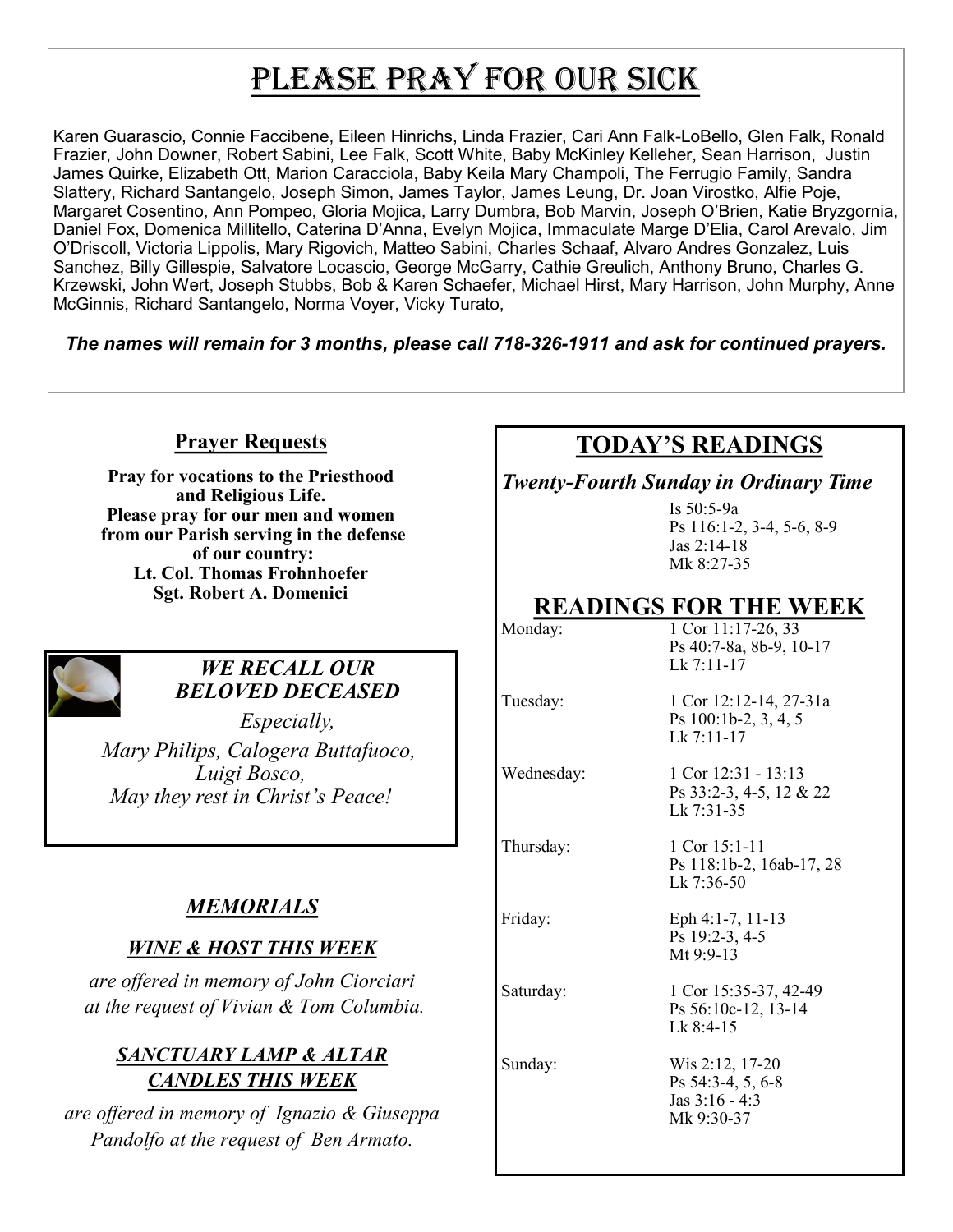

# *A Journey*

 With Christ as their center, the Apostles began a journey of faith which spanned their lifetimes and which bears fruit even today. As their spiritual lives grew so did their commitment to serving the poor and the needy. Using their unique God-given gifts, they sought to transform the causes of injustice in their world.

 ARISE is about a spiritual journey which leads us to live the Gospel in our daily lives.

# **Sign-up Sunday is TODAY September 16th**

### **PARISH REGISTRATION**

 Very often, people come to the Rectory asking for a certificate or letter attesting to their being active members of our Parish. That's hard for us to do, if there is no record of their being registered.

 All families worshiping here at St. Margaret's are encouraged to register with the Rectory Offices. All you have to do is complete the following information and drop it into the collection basket. We'll take it from there. Ĭ

| Name:    |                 |
|----------|-----------------|
| Address: |                 |
|          |                 |
|          |                 |
|          | Phone #: $($ )- |
|          |                 |

# **ANNUAL CATHOLIC APPEAL**

 *Congratulations!* Thanks to the **236 families**  who have contributed so far toward the *2018 Annual Catholic Appeal,* we're now over our Parish goal. So far, **\$71,161 in pledges** have been recorded, **which is 102.6% of our goal of \$69,365.** 

 Whether your gift is large or small, *every family's donation helps.* Please *SUPPORT YOUR PARISH* with whatever you can give, if you haven't made a pledge yet. Payments can be made on a monthly basis, and all money above goal that is collected by December 31 will come back to the Parish for needed projects.

## **RELIGIOUS EDUCATION REGISTRATION**

is ongoing and available online at **www.stmargaret.com** under religious education. Grades 1-3 will meet on Tuesday from 4:15 - 5:15pm **and will begin on Tuesday, September 25th,** grades 4-6 will meet on Wednesday from 4:15 - 5:15pm **and will begin on Wednesday, September 26th,** grades 7&8 will meet on Wednesday from 7-8pm **and will begin on Wednesday, September 26th.** All classes will be held in the school. New registrants are asked to provide a copy of the child's Baptismal certificate. If you prefer to register in person, please e-mail **stmargaretre@gmail.com**



Our **OKTOBERFEST dinnerdance** will be held on

Saturday, October 20, from 7:00 to 11:00pm. This is a joint fundraiser with the Academy. Help is needed for ticket sales and other work that needs to be done. Call Fr. Armato at the Rectory (718-326-1911) to volunteer. *Support your Parish and School!*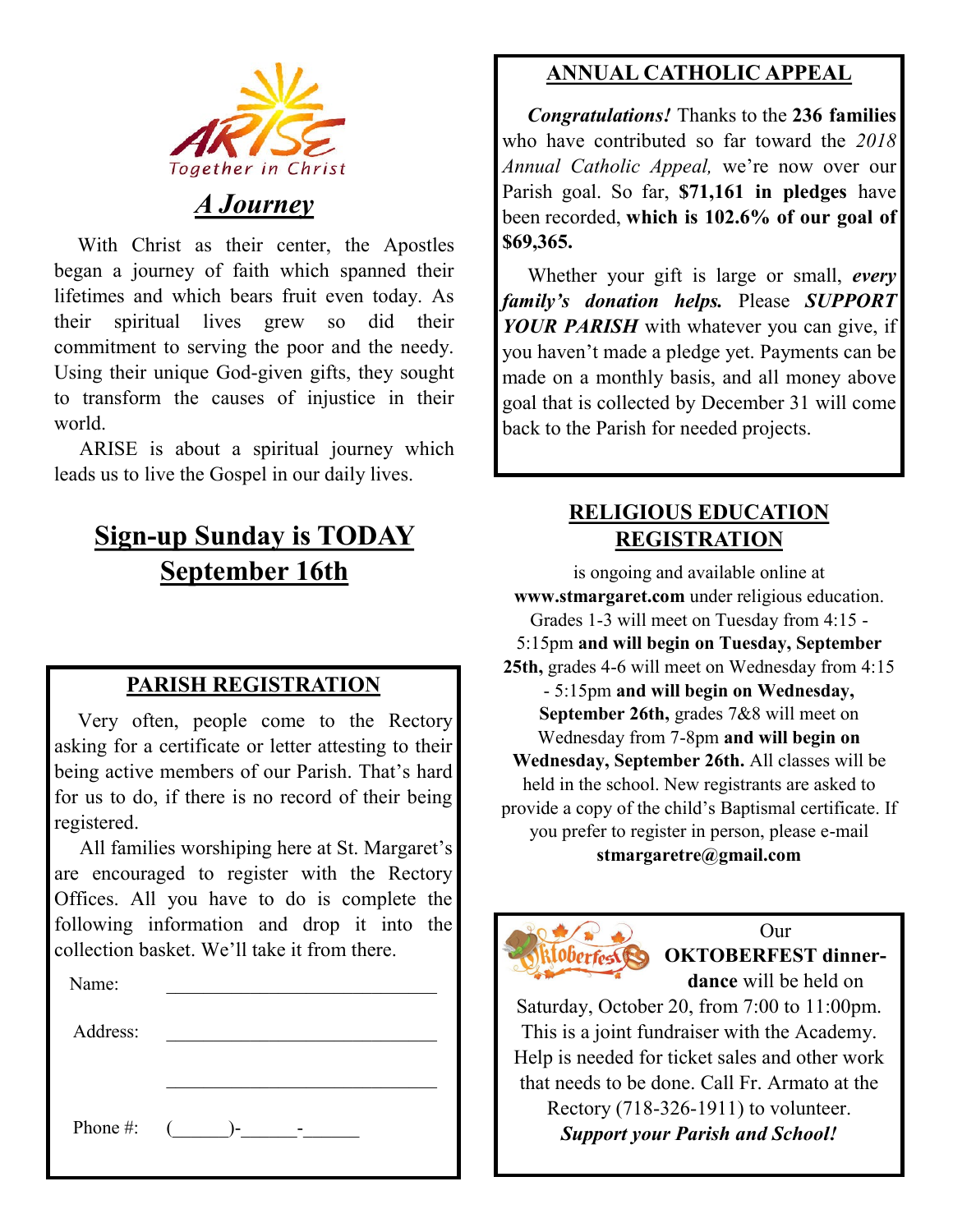

# *FROM THE ACADEMY*

We welcome everyone back for a great year! Our students are all settling into their studies. Our Yankee Candle sale has started. We encourage friends and families to support our sale. You can directly order online by visiting **www.yankeecandlefundraising.com** and

enter our group number **990015939.**

#### **T.A.C.H.S. PREP. PROGRAM**

**St. Agnes Academic H.S.** - Sept. 20, 27, Oct. 4, 11, 18, 25 and Nov. 1st. 3:15 to 5:00pm - \$275.00 For more info. **718-353-6276** or **www.stagneshs.org**

### **COMEDY NIGHT**

Thanks to all who helped to make our Academy's 2nd Annual Comedy Night an enjoyable and successful event!

## **PLEASE TAKE NOTE OF THE NEW RECTORY HOURS**

The Rectory office is open Monday - Thursday - 9 am to Noon, and 1 pm to 7 pm Friday - 9 am to Noon, and 1 pm to 5 pm Saturday - by appointment Sunday - closed

## **MEMORIALS AVAILABLE**

Many memorials for altar lamps, sanctuary lamps, and bread and wine are still available throughout the remainder of this year.

 Also, while we no longer celebrate private memorial Masses, families who wish to have an annual or "month's mind" Mass offered for a loved one can join in the memorial Mass celebrated each month for the repose of the souls of those buried from our church during the preceding month. Call the Rectory Offices to make the arrangements. The next memorial Mass will be celebrated at 11:45am Saturday, October 13.



**THE ST. VINCENT dePAUL FOOD PANTRY** is located at 66-25 79 Place Middle Village, NY

#### **The pantry is open on WEDNESDAY AND SATURDAY from 10am to 12 Noon.**

*Thank you for your very generous support of the "Urgent" need for food. The shelves are comfortably full and we look forward to better serving our less fortunate families. Always in short supply are coffee, bottled juice, mayo, peanut butter and jelly.*



# **ST. MATTHEW**

 Matthew was a Jew who worked for the occupying Roman forces, collecting taxes from other Jews. The Romans were not scrupulous about what the "tax farmers" got for themselves. Hence the latter, known as "publicans," were generally hated as traitors by their fellow Jews. The Pharisees lumped them with "sinners" So it was shocking to them to hear Jesus call such a man to be one of his intimate followers.

 Matthew got Jesus in further trouble by having a sort of going-away party at his house. The Gospel tells us that many tax collectors and "those known as sinners" came to the dinner. The Pharisees were still more badly shocked. What business did the supposedly great teacher have associating with such immoral people? Jesus' answer was, "Those who are well do not need a physician, but the sick do. Go and learn the meaning of the words, 'I desire mercy, not sacrifice.' I did not come to call the righteous but sinners" Jesus is not setting aside ritual and worship; he is saying that loving others is even more important.

No other particular incidents about Matthew are found in the New Testament.